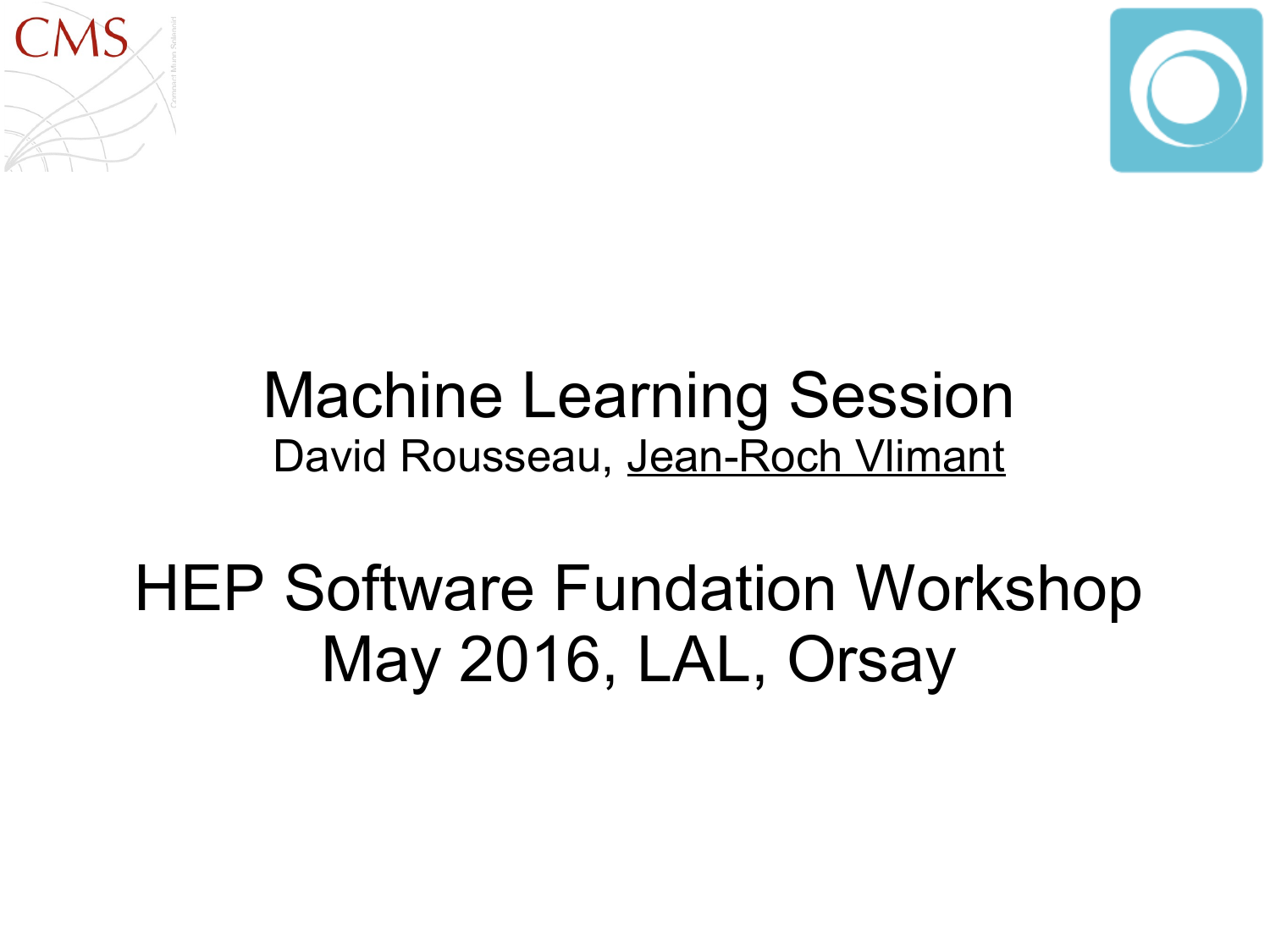# Machine Learning at HSF



- Machine Learning is adjusting the parameters of a model to some data
	- Supervised learning is the most wide-spread
	- Unsupervised learning is mostly clustering
- Machine learning is present in HEP since years, even with large models
- Decision trees are fashionable for their accuracy and being cheap to train
- ➢ Deep learning has become very successful in industry, and succeed to train very large models to various tasks. Thanks to increase of computation power with GPU and that NN training is highly parallelizable
- ➢ Many problems (pattern recognition, object detection, reduction, ...) seem to have direct analogy to some of HEP problems
- ✔ Several highly supported packages exist in industry (scikit-learn, R, ... )
- ✔ Software for deep learning based on powerful platform (theano, tensorflow, ... )
- How does the community organize itself for ML and DL solutions in HEP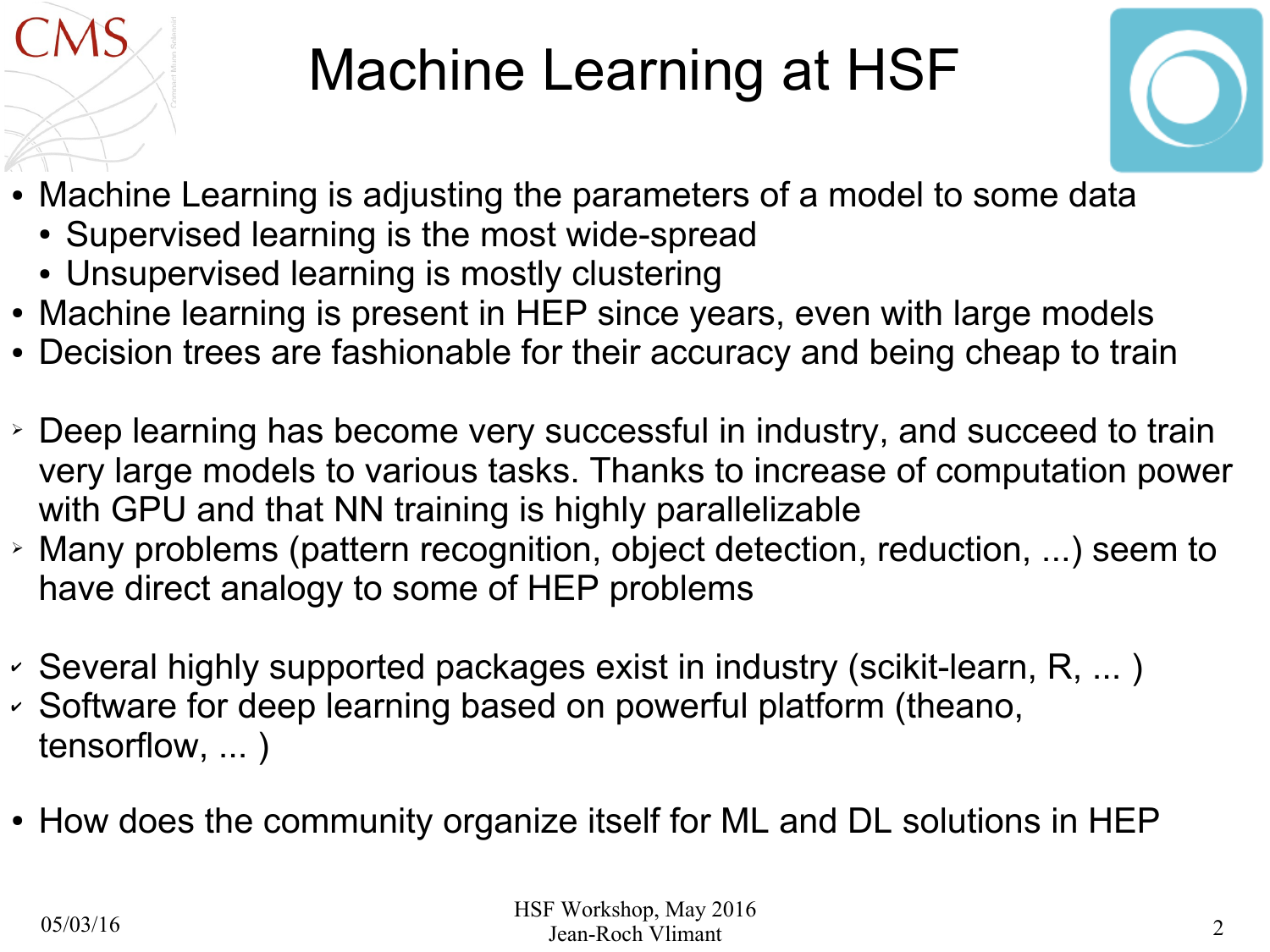

## Agenda



#### Now

- Introduction and context with industry
- Software roadmap and platform
- Data and simulation playground availability
- Status of IML with HSF

This afternoon

- Introduction to hackathon platforms
- Anomaly detection on RAMP